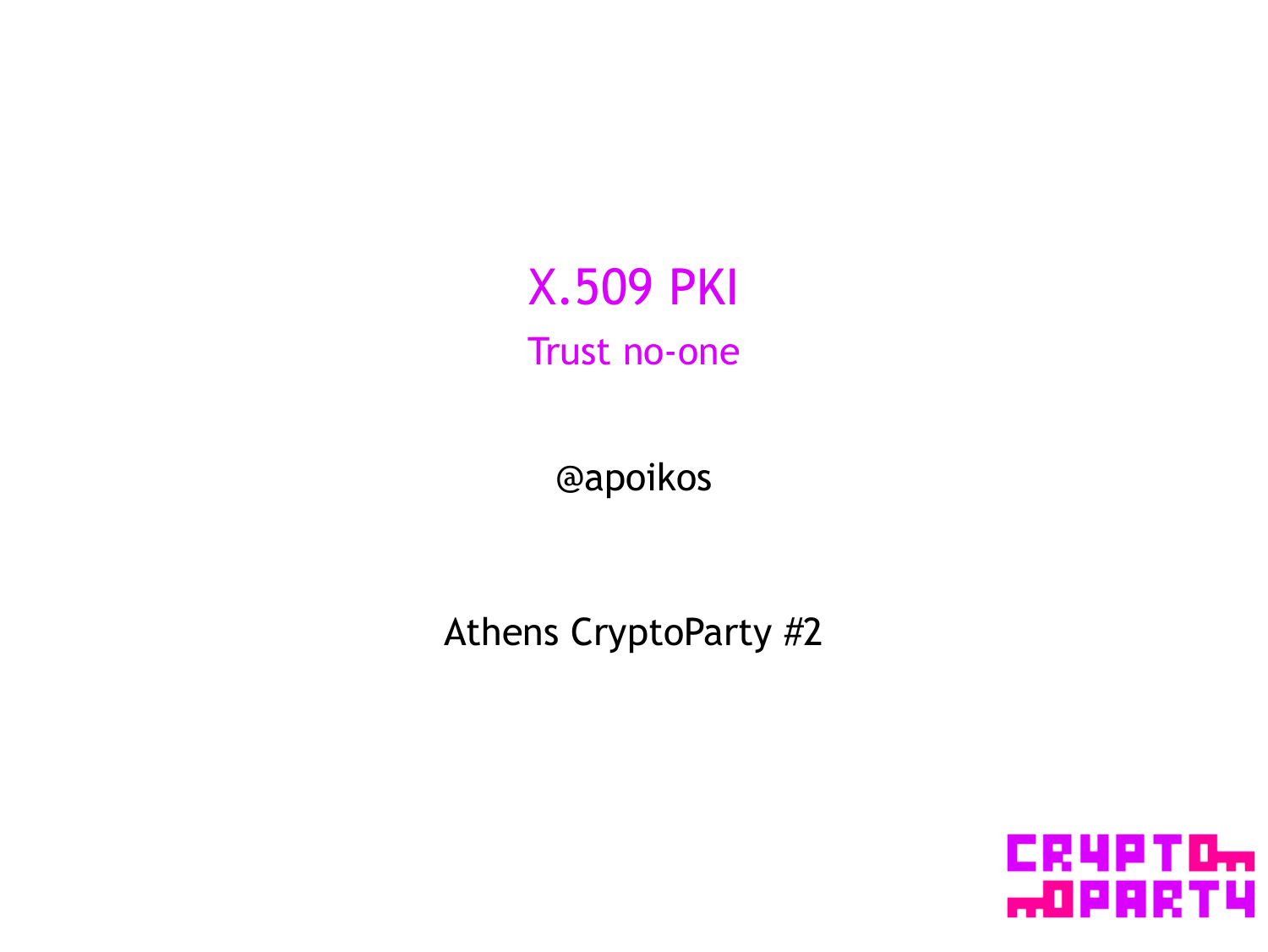- ▶ Provides *endpoint authentication* (X.509 + Key exchange)
- ▶ Guarantees *data integrity* (MAC)
- ▶ Protects *communication confidentiality* (Symmetric encryption)

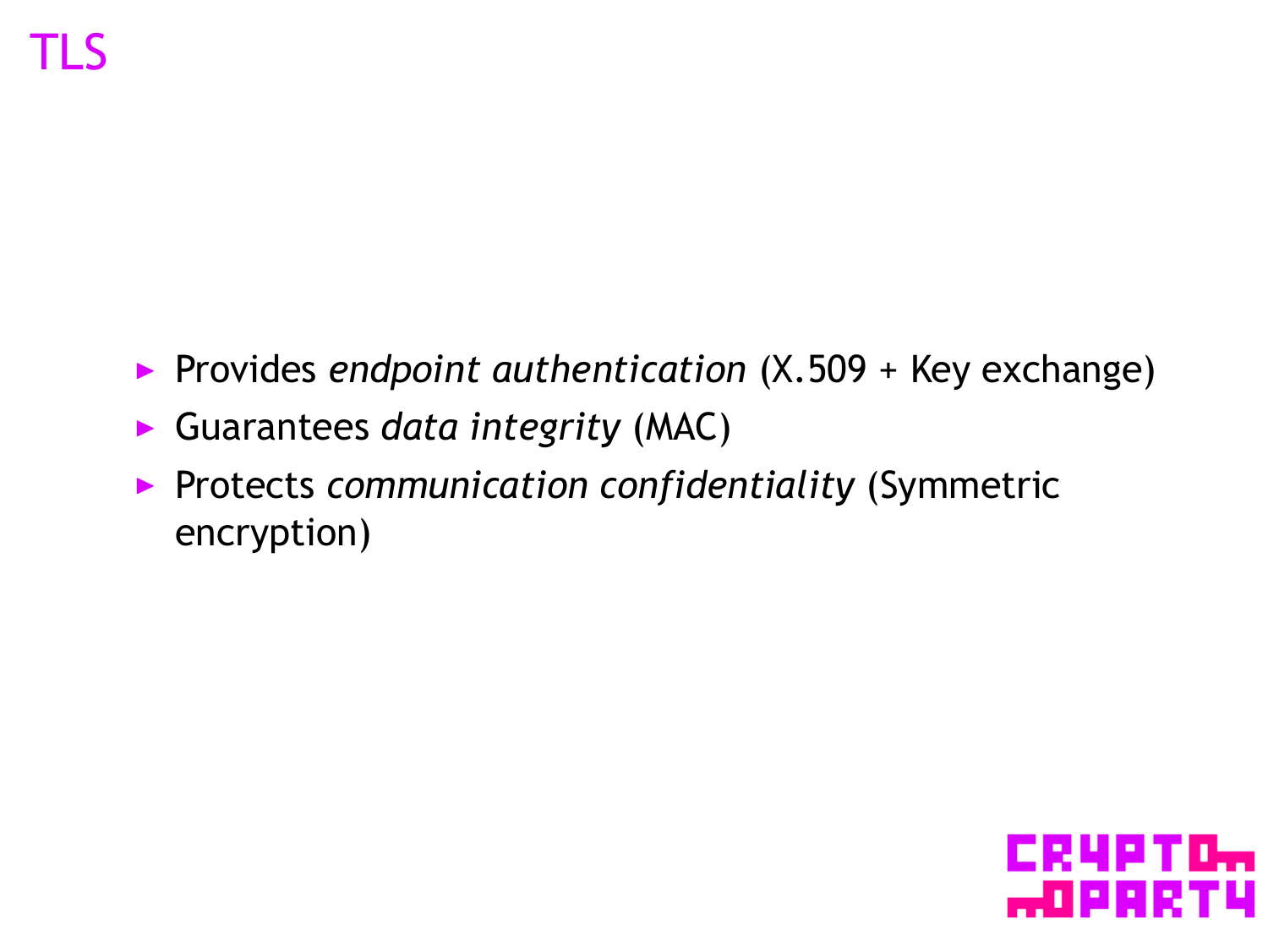# Endpoint authentication

- ▶ During the TLS handshake, the server provides a *certificate* to the client (and optionally requests a certificate *from* the client).
- ▶ These certificates act as a proof of the {server,client}'s identity.
- $\triangleright$  X.509 is a standard that specifies:
	- ▶ *What* these certificates contain
	- ▶ *How* this information is encoded
	- ▶ *How* identity validation is performed (*trust model*)

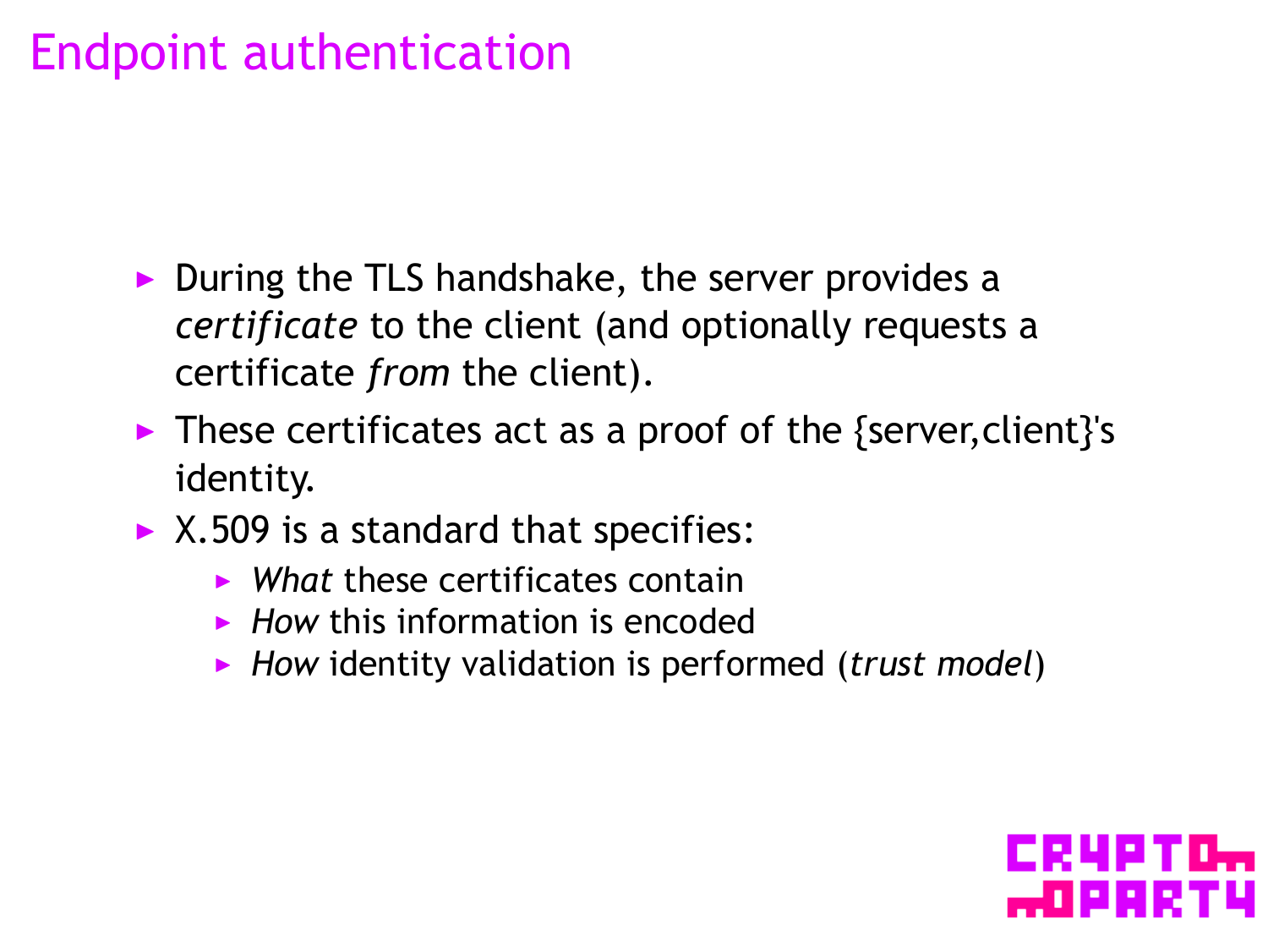# Identity validation

#### . Trust? .

- O hai!
- O hai! Name is google.com!!!11
- . ORLY?

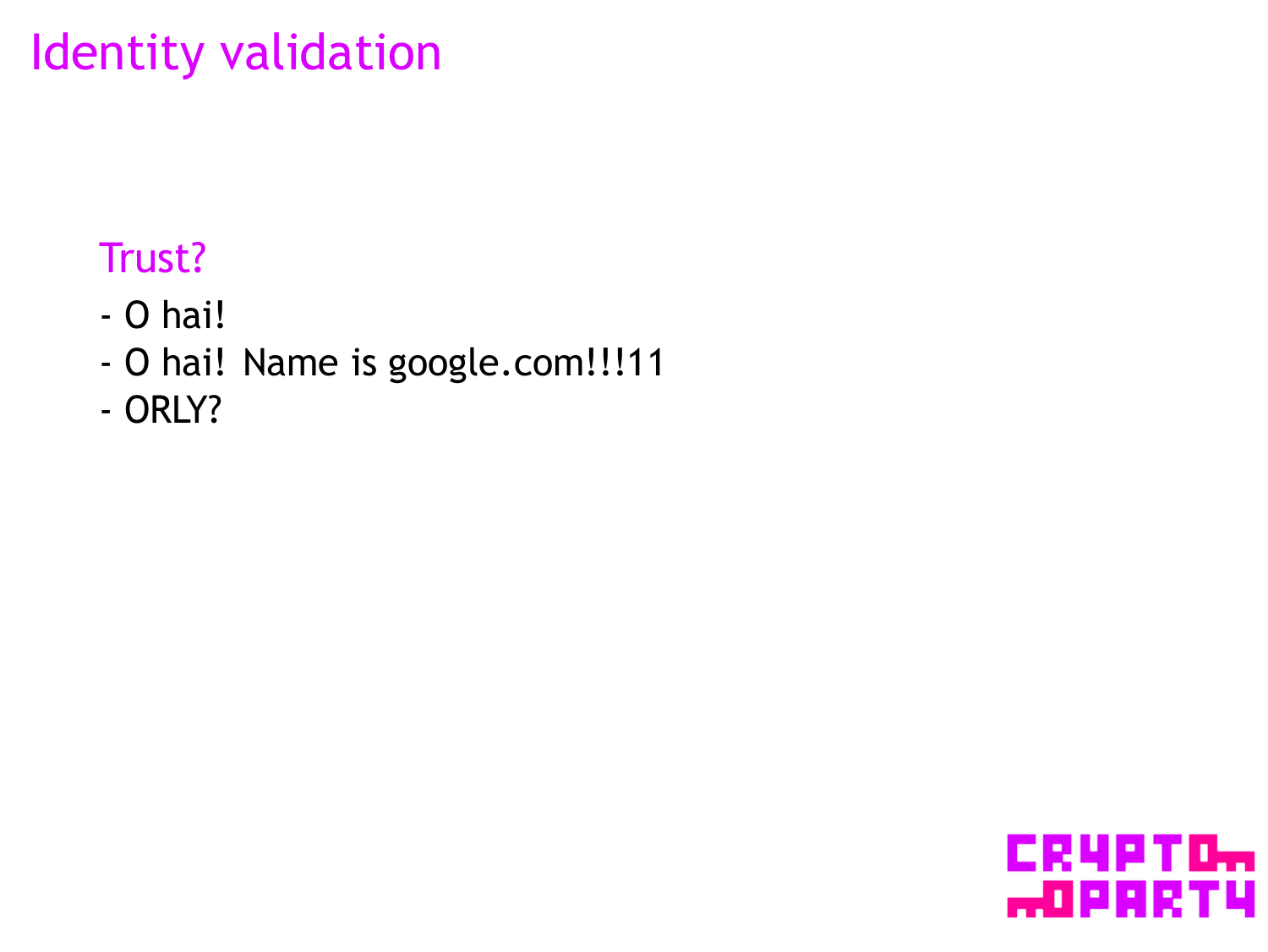# Identity validation

#### . Trust? .

- O hai!
- O hai! Name is google.com!!!11
- . ORLY?

How do we *trust* what the server claims?

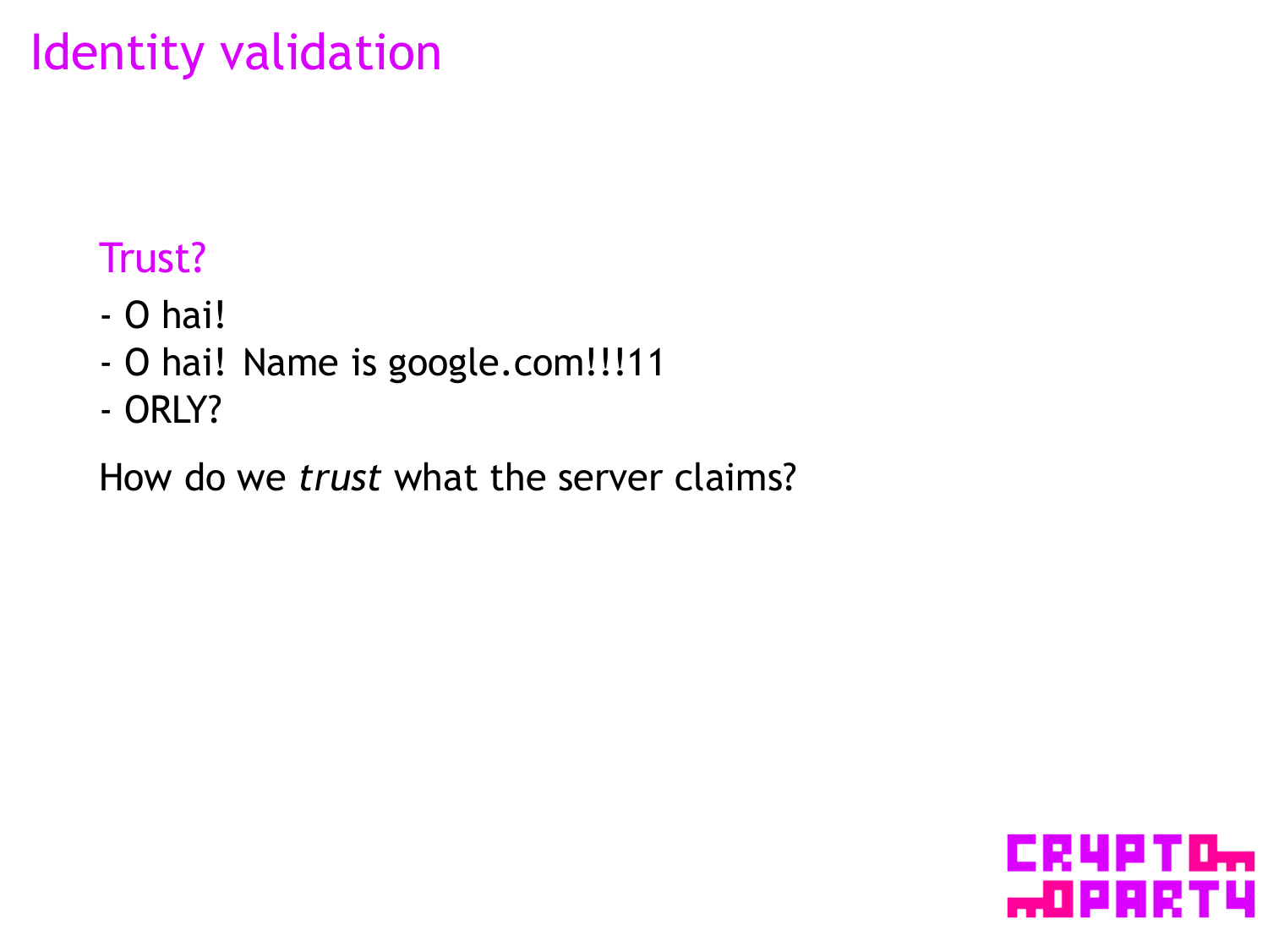# Identity validation

#### . Trust? .

- O hai!
- O hai! Name is google.com!!!11
- . ORLY?

How do we *trust* what the server claims?

- ▶ By having a *trusted third party* attest the identity or
- ▶ By utilizing a *web of trust*

X.509 uses the former: a hierarchy of a priori trusted *Certification Authorities*

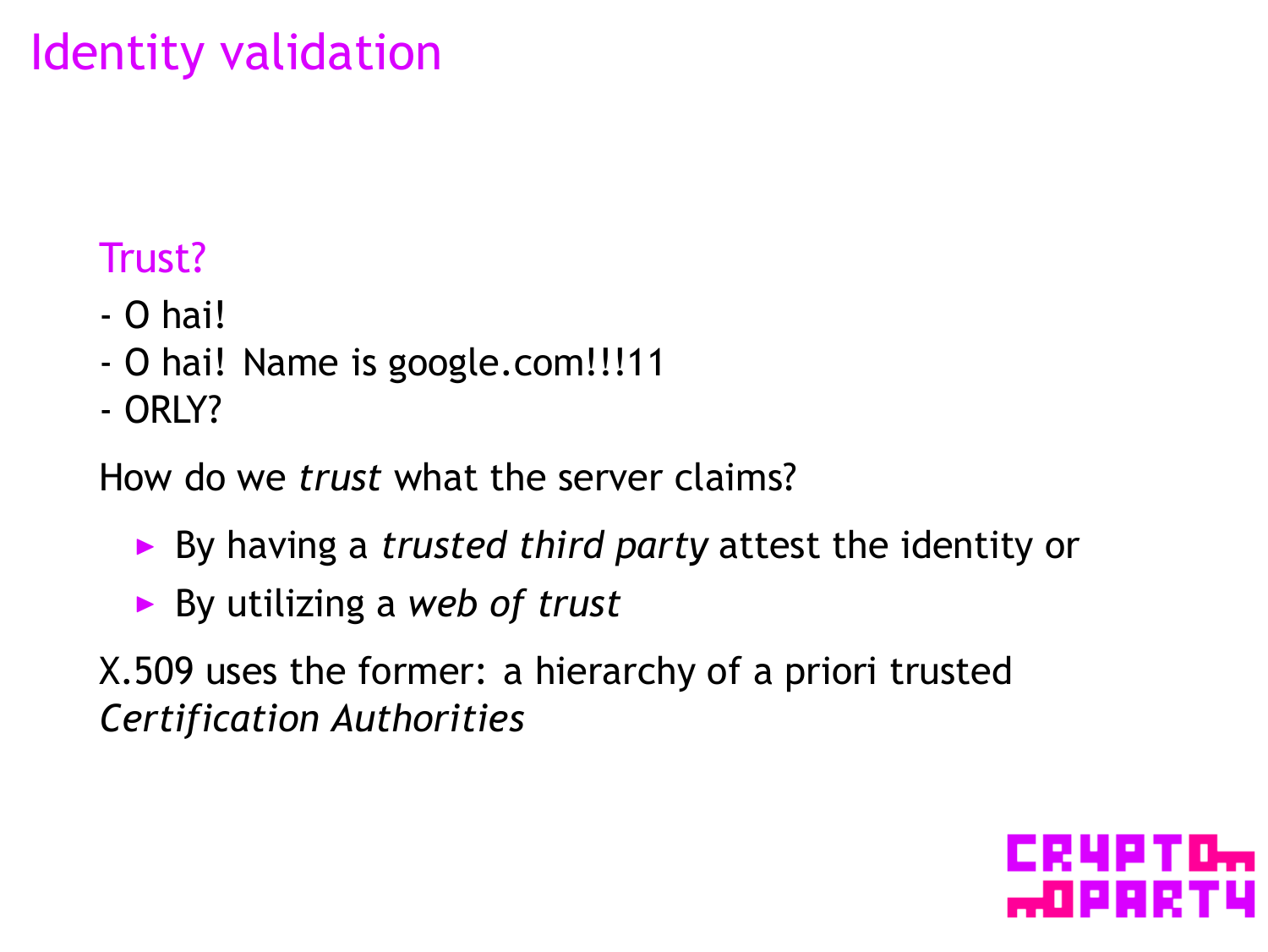# X.509 certificates

- $\blacktriangleright$  Version (e.g. 3)
- ▶ Serial Number (unique per issuer)
- ▶ Algorithm (e.g. SHA-1 with RSA encryption)
- ▶ Issuer
- ▶ Validity
	- ▶ Not before
	- ▶ Not after
- ▶ Subject
- $\blacktriangleright$  Subject public key
- ▶ Issuer signature
- $\blacktriangleright$  Extensions

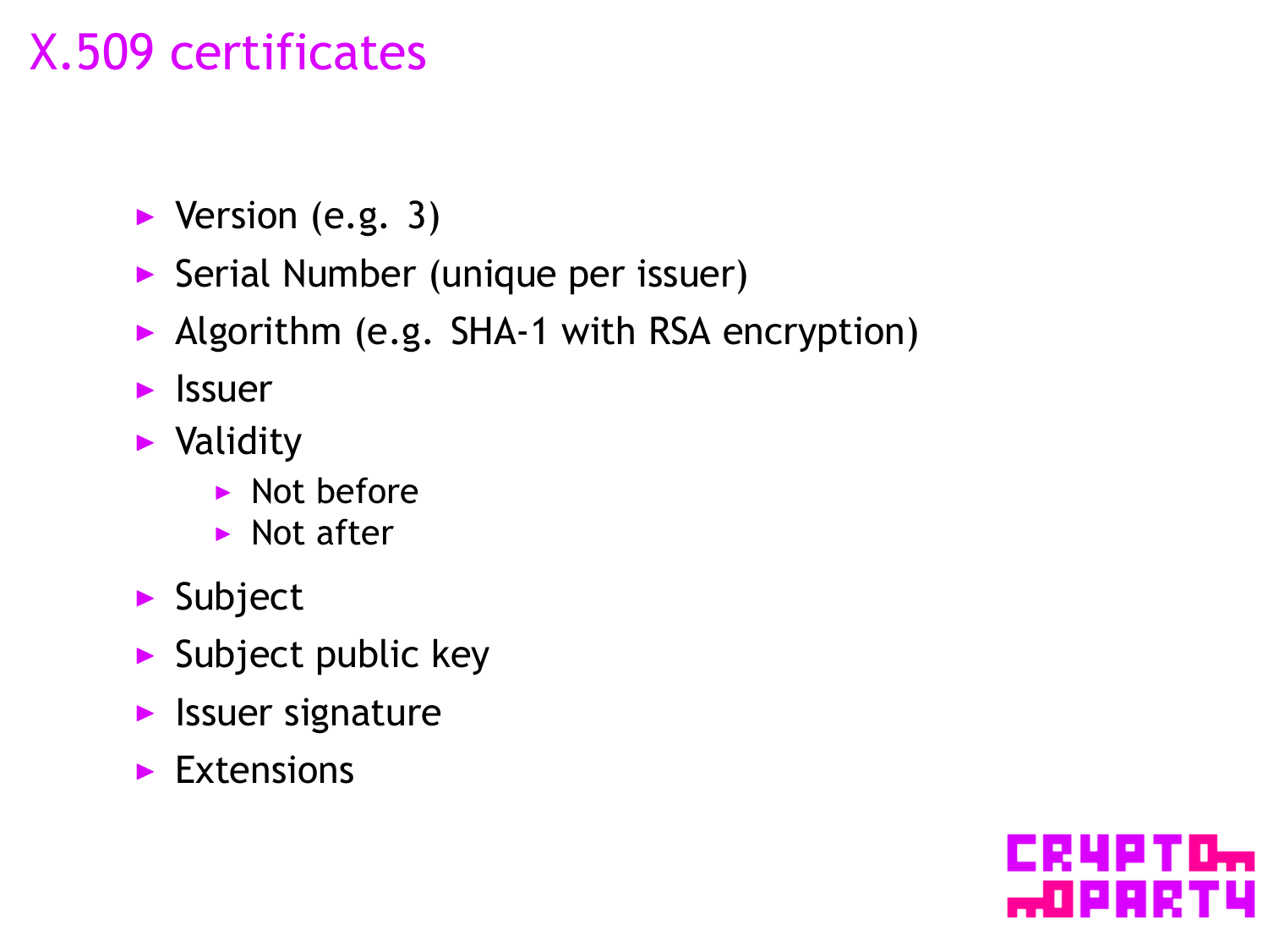### Certificate verification

- ▶ The X.509 PKI model builds a *chain* of certificates.
- $\triangleright$  We "only" need to have a copy of the top certificate issuer's certificate (*root CA*).
- ▶ Where do we get these?



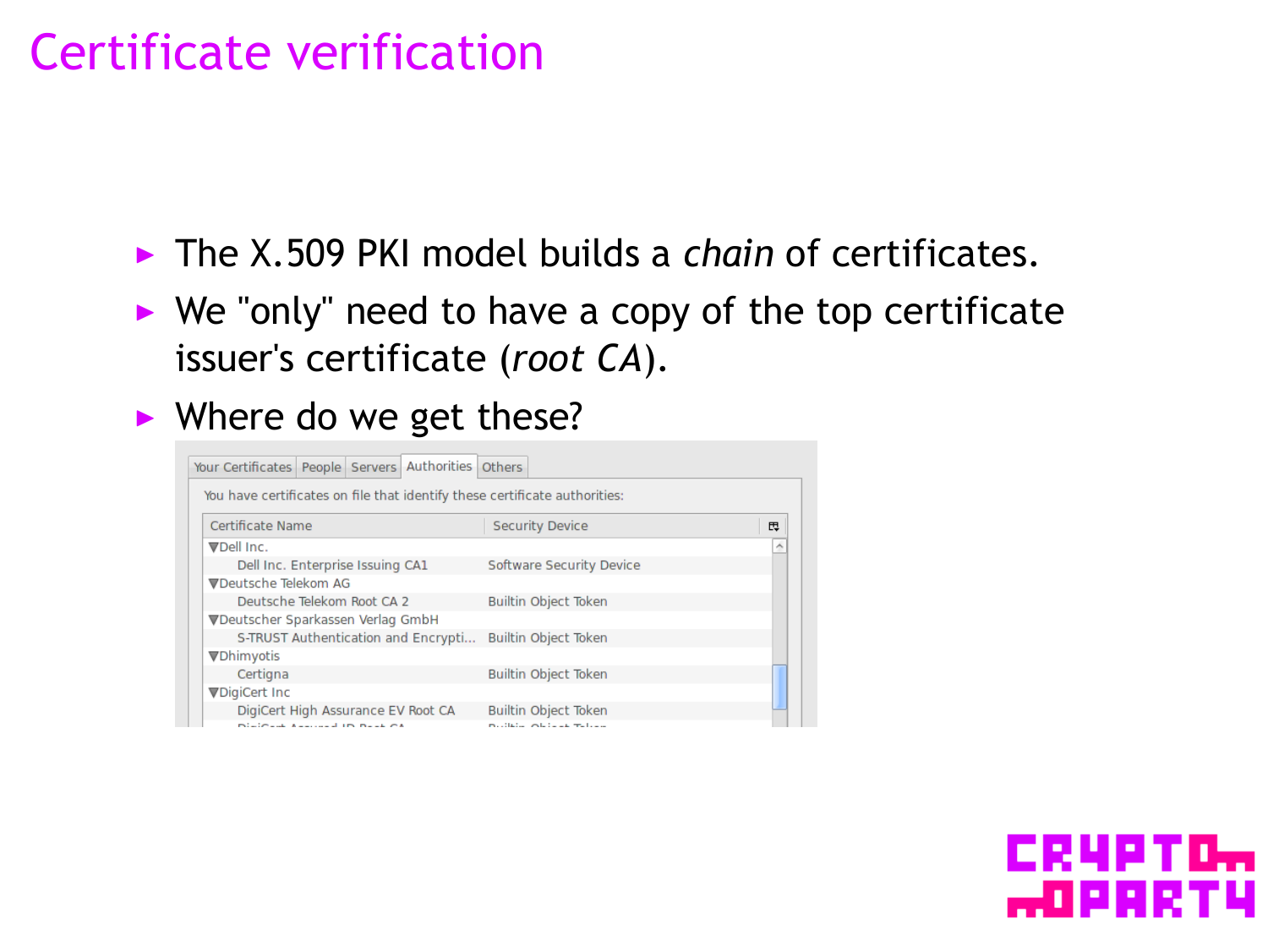### **Examining certificates**

\$ openssl s client -connect google.com: 443 -verify 3 \$ openssl x509 -noout -text < /etc/ssl/certs/...

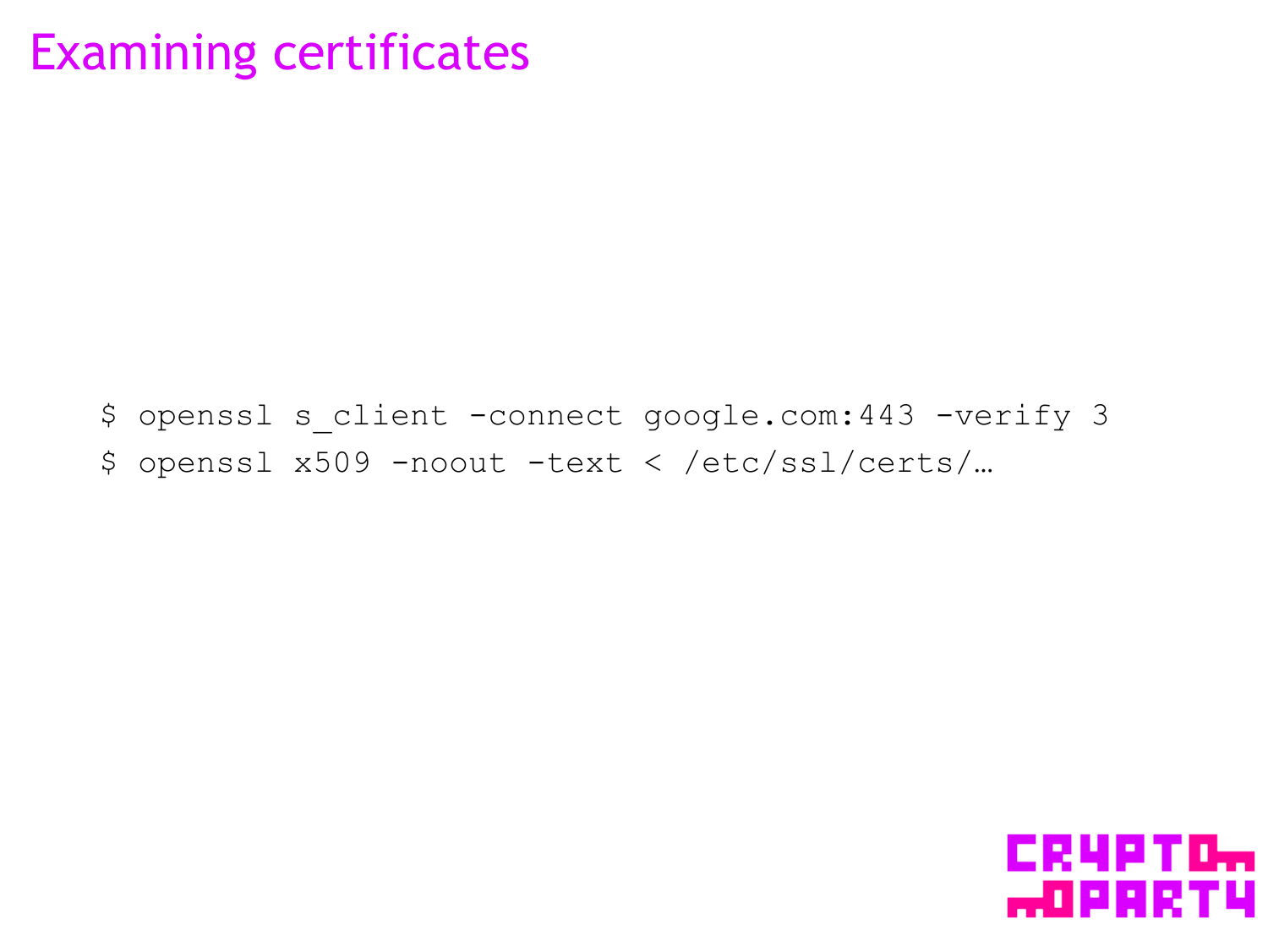### Revocation

- ▶ Certificates *expire*
- $\triangleright$  What happens if a certificate's key is compromised before it expires?
	- ▶ Need a way to check if a certificate is still "good"
- ▶ CRLs (Certificate Revocation Lists)
	- ▶ Published either directly, or available over OCSP
	- ▶ CRLs and OCSP responses are *signed*
	- ▶ A client needs to parse the CRL *or* query over OCSP

ISI SEMBANG K